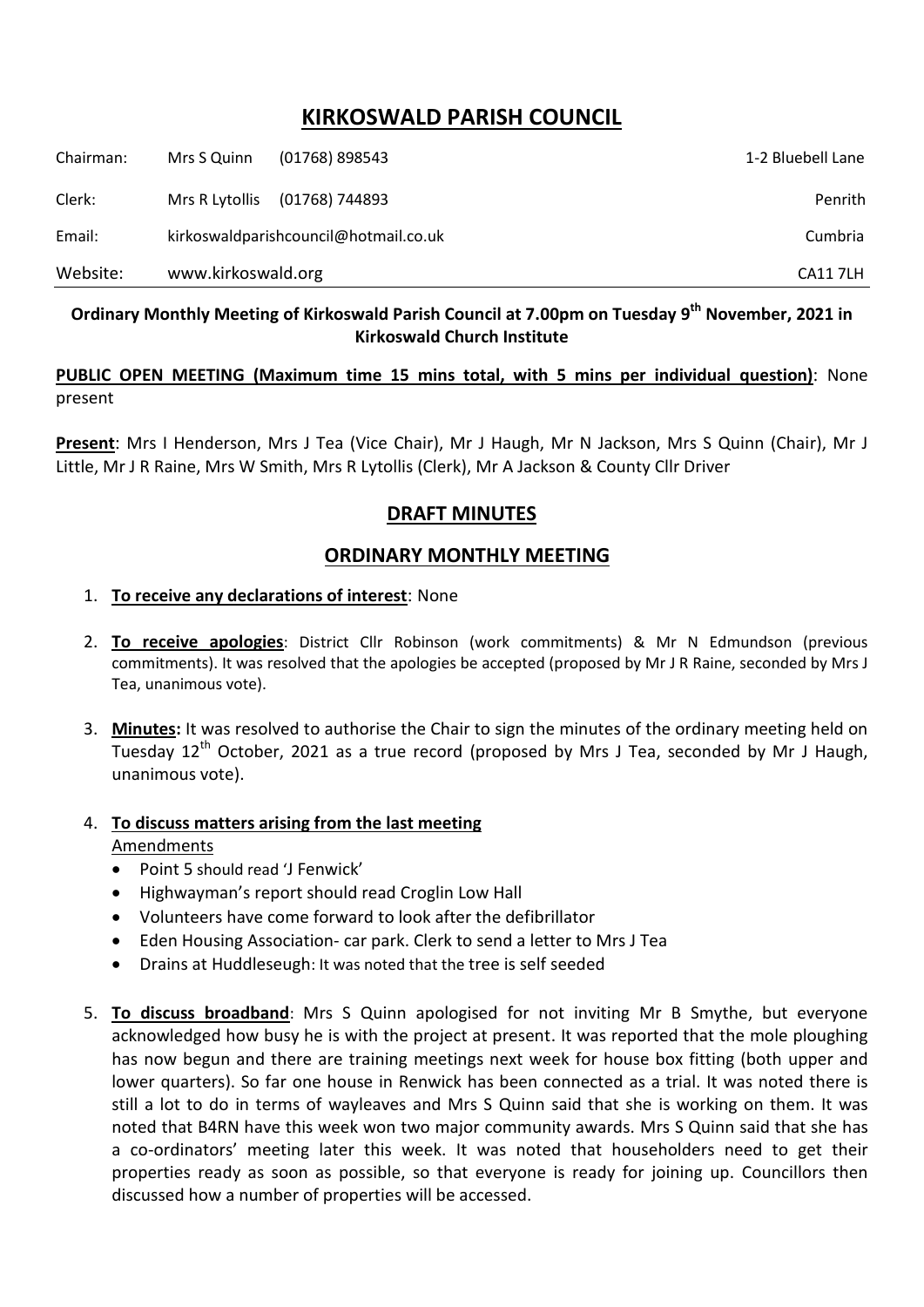## 6. **To receive an update from CALC and EALC (by Mrs J Tea)**:

- Advertisement in Cumberland and Westmorland Herald: Samantha Bagshaw is stepping down, so a new Chief Officer is being recruited.
- CALC: There will be a 8.25% increase in subscriptions for 2022/23
- New Code of Conduct is now in place and parish councils are asked to ask review it and adopt it at their next meeting.
- 7. **To discuss the Parish Plan**: Mrs S Quinn and Mrs W Smith have put letters out to all the organisations listed in the Raven and responses are slowly coming in. It was noted that a lot of groups feel that they don't need anything at present but some organisations are struggling to get funding as they are only used by those worshipping, and not other community groups.

## 8. **To receive the Financial Report**

- It was resolved to make payments of bills due (proposed by Mr N Jackson, seconded by Mr J Haugh, unanimous vote) Clerk's Salary & Expenses (including wreath) £355.52 (Paid by bank transfer)
	- Campbell Logue (Spraying) £460.00 (Paid by bank transfer)
- To review cash flow projections for the remainder of 2021/22- Councillors reviewed the cash flow projections for the remainder of the year.
- Grants: To decide grant payments for 2022/23- Councillors agreed to pay the grants requested in full, as there were no major projects scheduled for the next financial year.
- To set the precept for 2022/23- After discussion, it was resolved to increase the precept by 5%.

## 9. **To receive the Highwayman's Report and discuss matters related to Highway**

To discuss road through Kirkoswald and property damage caused by vehicle

Mrs S Quinn reported that she had contacted Mr John Banks about the two recent incidents caused by long vehicles and he had come out twice to look at the situation. The repair work to the property has now been carried out and neighbouring walls repaired following the damage. It was suggested that warning signs or a barrier might be needed. It was noted that vehicles are getting stuck in the village multiple times per week and Highways Dept. are considering if new signage could be put in to warn drivers that the road is not suitable for long vehicles.

Drain at Huddlesceugh- Mr A Jackson reported that he had gone to look at the drain and it needs lowering at the far end. It was agreed that they need to get the digger back and use lasers to get the levels. It was noted that there had been some flooding last week. It was also reported that the gully at Jack's barn needs to be extended.

The pot holes at Five Roads End are terrible and need emergency repair- The Clerk was asked to email Mr John Banks about them and also mention the tree in the drain at Huddlesceugh and that laser levelling is needed for it to work as it should. Mrs W Smith said that the roads in Parkhead are currently okay but it was noted that Sickergill Bridge needs work as it is in a poor state. It was reported that there is also a deep pothole developing by 3 gates at Fog Close.

Grit heaps have now been placed on road sides. Mr A Jackson said that he still has the gritting machine, but no grit as yet. Mrs W Smith said that the gullies at Parkhead are pretty full. County C Driver Clare said that the aim is for the gullies to be looked at once every 2 years, but that doesn't happen. The work is classed as an emergency is if property is at risk and this interrupts the usual schedule.

#### 10. **To receive a report from County Cllr Driver**:

 Gritter: County Cllr Driver said that she is still trying to get to the bottom of the agreement which had been sent out. The document currently available, after it was drafted for another area, is too